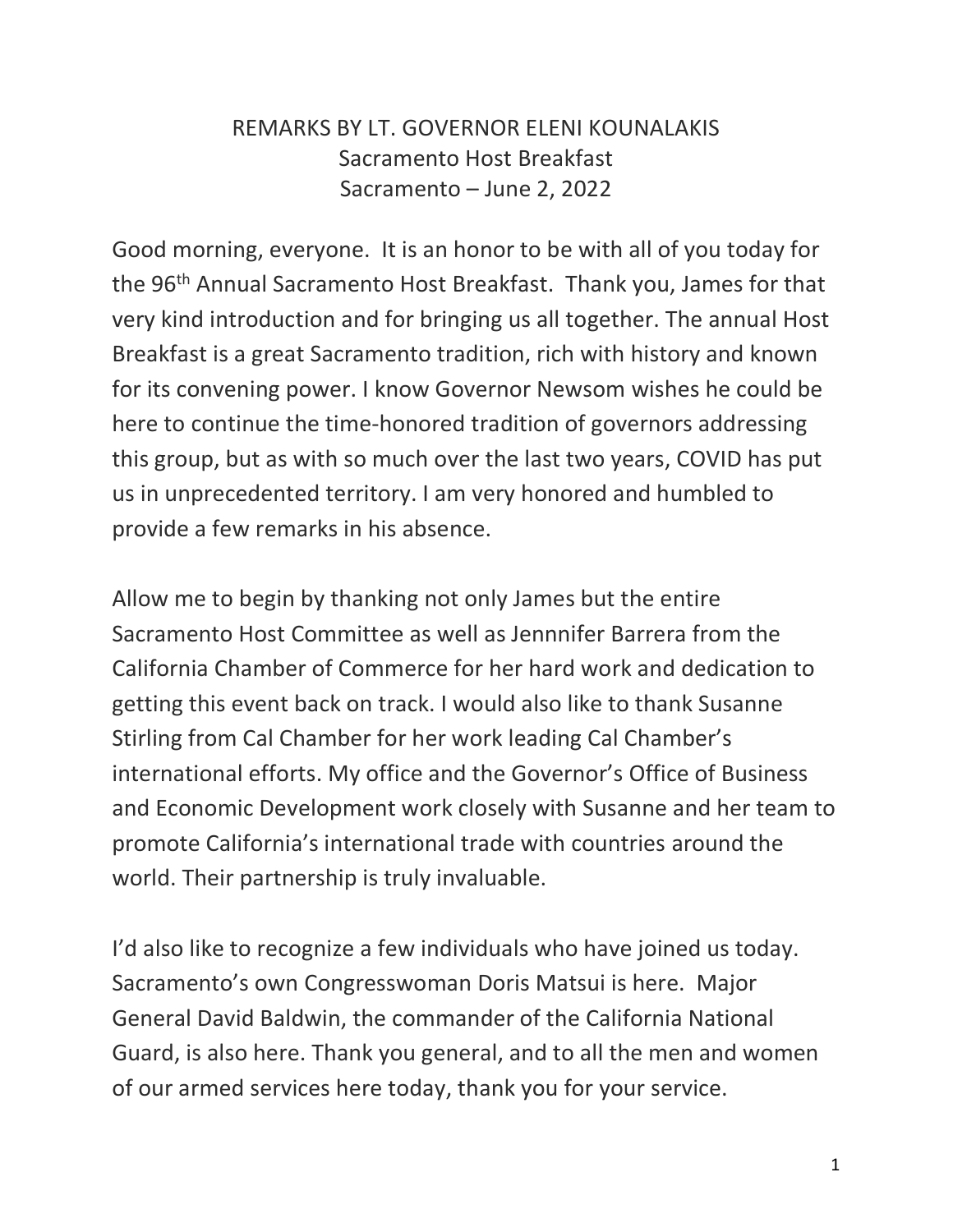And finally, I'd like to recognize all the members of the California state legislature and elected representatives from cities and counties throughout the state. Your work guiding the state through the rollercoaster of the COVID-19 pandemic helped save lives and positioned our state to rebound quickly.

It is hard to believe that over two years have passed since California became the first state in the country to issue a statewide stay at home order. Looking back, it was an almost unthinkable decision at the time. No one knew, no one could really imagine, what would happen when we unplugged the engine of the world's fifth largest economy.

So many of you here today, members of the California Chamber of Commerce, were on the front lines during this pandemic. Some of you kept working through those uncertain and dangerous conditions – grocers, home builders, farmers, hospital and transportation workers and more. Others of you had to cease operations from one day to the next. How many sleepless nights you spent worrying about your companies, your employees and your customers.

So let me just say, on behalf of myself and all the people of the state of California, THANK YOU. Thank you for your persistence, and for helping California manage our way through this extraordinary time.

As we sit down for breakfast today, you might know that legislators down the street at the State Capitol, are working with the governor to decide how to spend an unprecedented \$98 billion dollar budget surplus. This morning, I'd like to talk a bit about the California budget,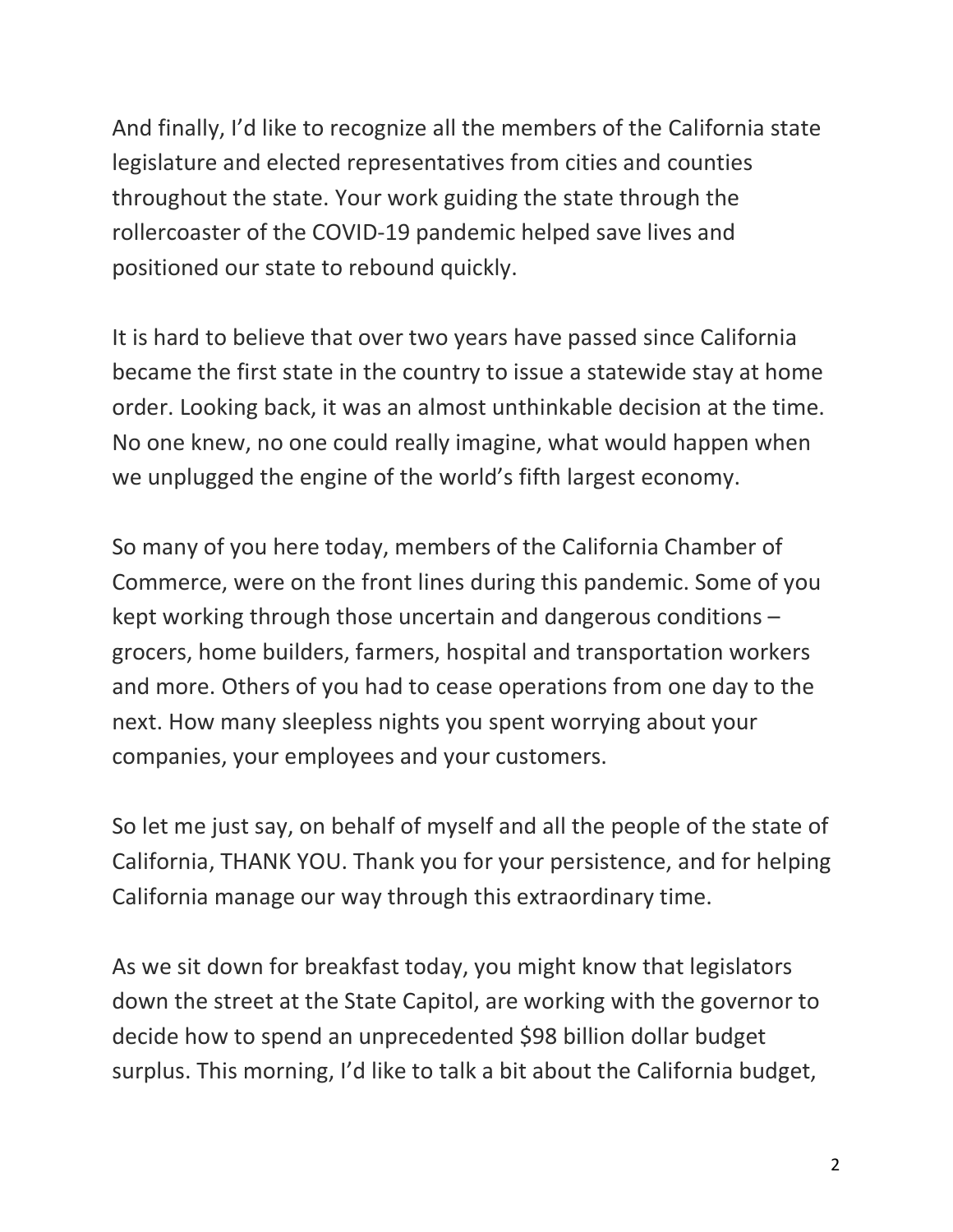and how - as massive and complicated as the spending plan is – there's a vision for our future which is coming into focus.

But first, let's remember that just two years ago, at the start of the pandemic, California was predicting a \$54 billion budget deficit, and had lost almost 2.8 million jobs. We have since regained over 91 percent of the jobs lost and our unemployment rate has dropped from a pandemic peak of 16 percent to 4.6 percent today.

By all accounts, California's economic recovery is now leading the country. Our GDP grew by 7.8 percent in 2021 and by 9.5 percent in the fourth quarter alone, one of the fastest growth rates in the world. California's economy is now \$3.35 trillion - larger than every economy in the world except the U.S. (as a whole), China, Japan, and Germany. We entered the pandemic as the fifth largest economy in the world, and we have retained that distinction. We have also retained our status as number one in the country in two-way trade; number one in manufacturing; and number one in agriculture. Twenty of the world's 100 fastest growing companies – according to Fortune magazine - are headquartered in California. More venture capital funding is awarded here than any other state and in 2021, IPOs in our state took in nearly 42 percent of all the funds raised through IPOs nationally.

These are the facts. And it's a lot of very positive news for the California economy. But I cannot help but hear what some of you are thinking. What about Inflation? Taxation? Gas Prices? Homelessness? Home prices? Mental Health? Wildfires? Drought? Almost every day, someone asks me how I can be so positive about the state of our state.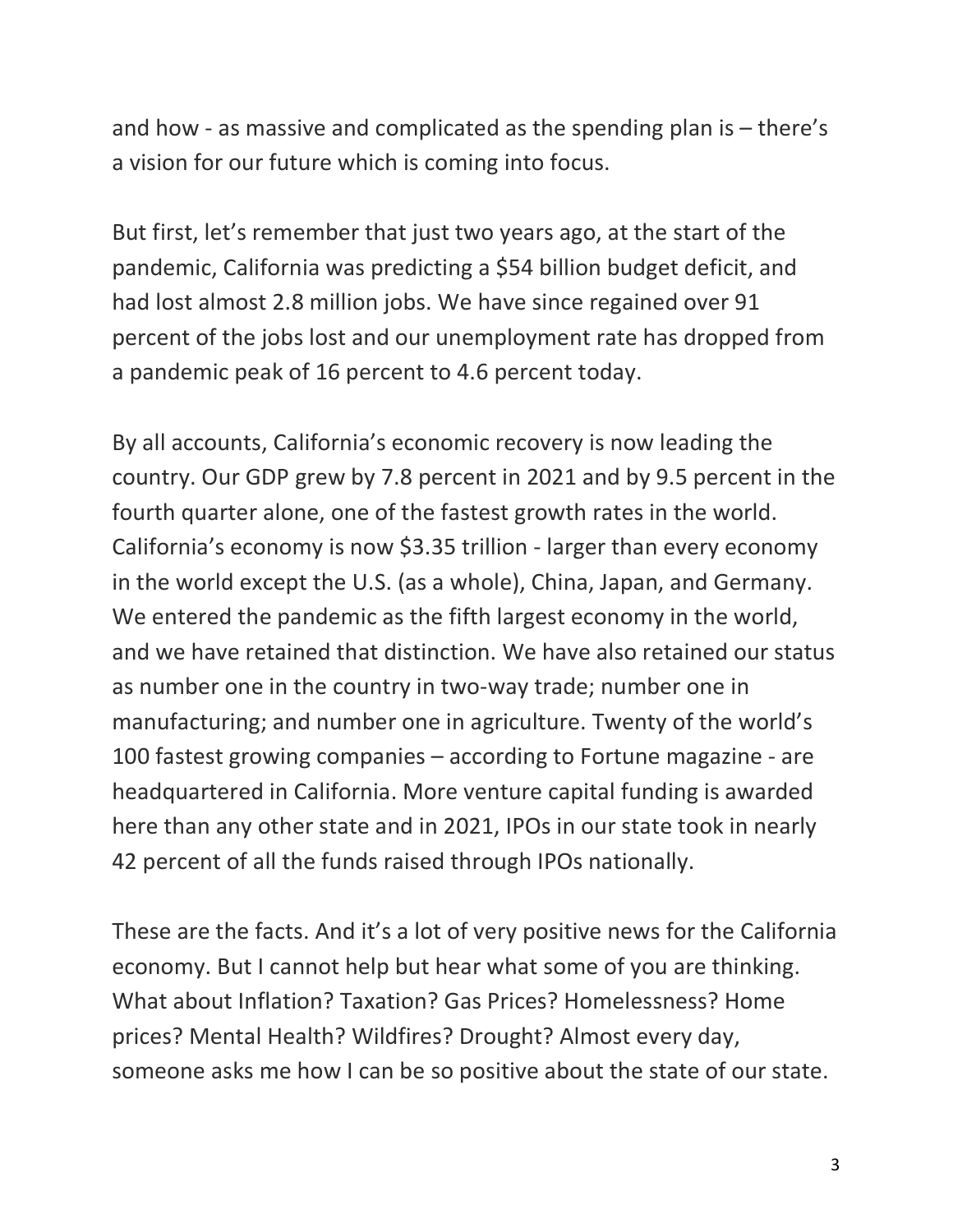So let me clarify: We have many, difficult challenges in California. But a growing economy gives us powerful tools to help address those challenges.

Here again, I want to express my gratitude to all of you – because you might not hear it enough. Thank you for your part as businesspeople in helping to grow our economy. And even if you grumble about it, I want to also thank you for contributing your share of tax revenue that has put us in the financial position we are in today.

Now as your Lt. Governor, I serve as acting governor when the governor is out of the state – but you know that's just a few days each year. And even though I am the president of the State Senate, I only actually get to vote when there is a tie. But still, from my privileged view down the hall from the governor and the legislature, I have seen a picture emerge about the priorities of the state. As a businesswoman myself, I'd like to share with you this morning my interpretation of how our state is demonstrating our priorities and our values through the budgeting of this historic, surplus-fueled spending program.

First, I know you care deeply about fiscal responsibility. I am sure you know that the top one percent of Californians tax payers contribute about 45 percent of all our income tax revenue. What you might not know, however, is that the individuals who make up that one percent are always changing. Throughout our history, people have always come and gone. The current increase in the number of people moving away is related to a lot of things, mostly around the high cost of living. But it is a paradox. People are leaving because they can't afford to buy a house.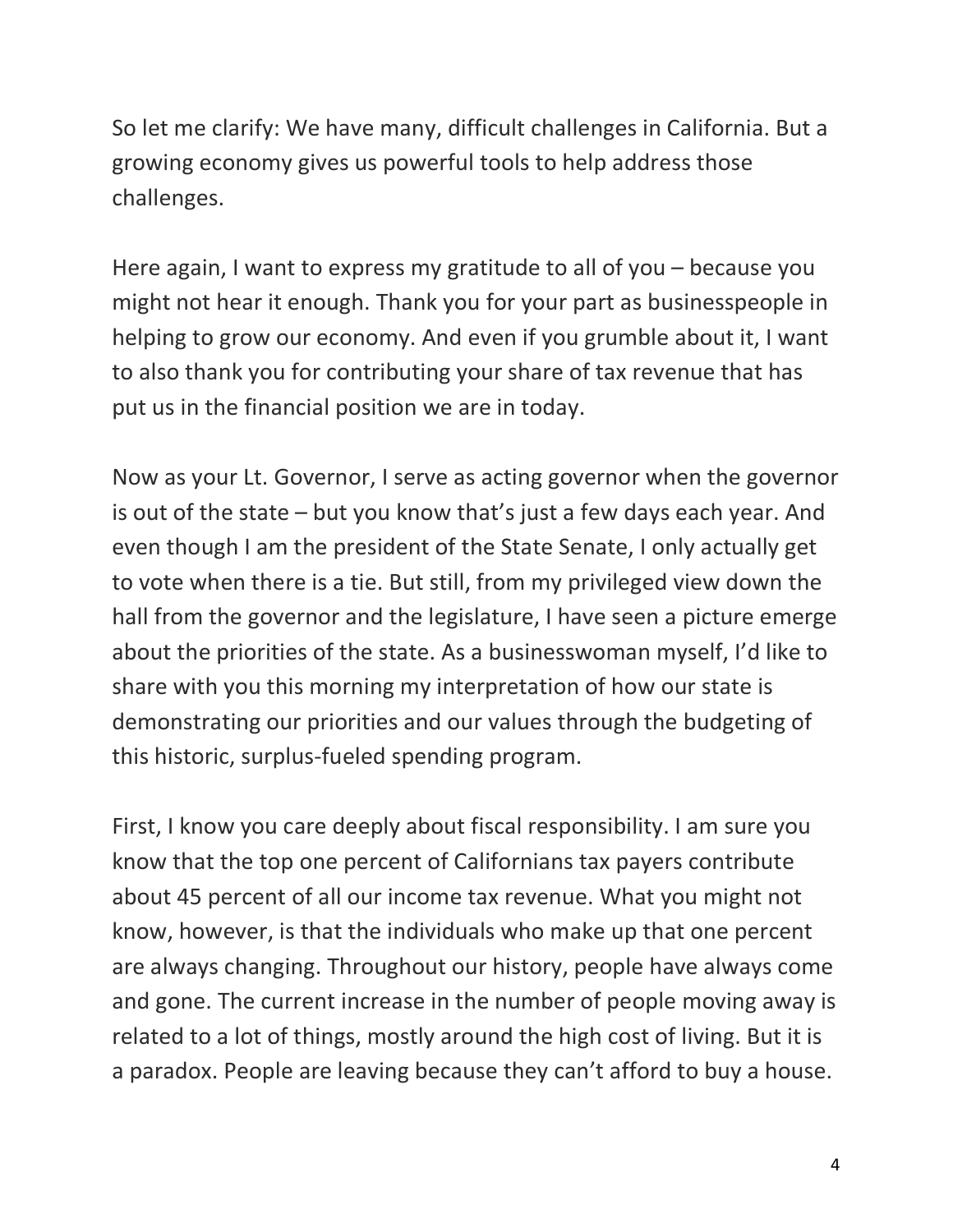They can't afford a house because people are in bidding wars over houses. You might ask, if everyone is leaving, who is bidding up the home prices?

The point I want to underscore is that California is a very dynamic place, and we have had more than our fair share of boom-and-bust cycles. That's why over the last two years, using the power of the budget surplus, the Governor has prioritized historic investments to prepare for the next down cycle. With the legislature's support we have replenished and strengthened our state's financial reserves. We've made massive payments to pay down retirement liabilities, reducing those unfunded liabilities so many of you have been concerned about. We've also paid down bond obligations, reducing our budgetary debt, and creating more capacity to sell bonds in the future, when and if necessary.

The second priority that has emerged, again in my assessment, is a commitment to helping those among us who need it most, especially families and businesses which struggled the most over the last two years. During the pandemic, we provided direct support in the form of 600 to 1500 dollar checks to two out of every three Californians, through the Golden State stimulus program. We also provided \$5 billion in rent relief, helping over a million residents stay in their homes, while compensating their landlords.

You all know that small businesses are the pride of our communities, and so many of them struggled when everyone stayed at home and our tourism and service industry went on pause. That's why we funded the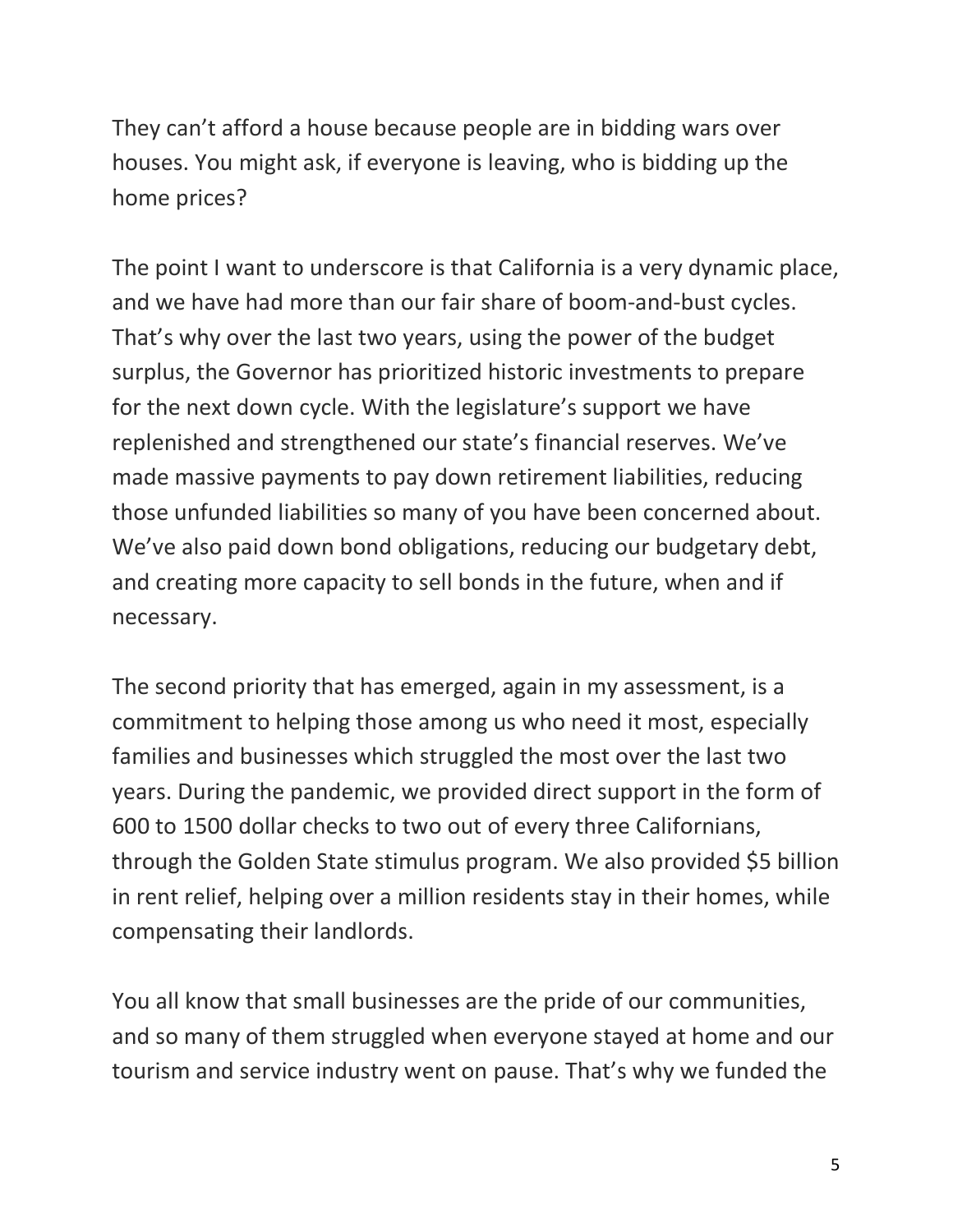small business grant program in our state, managed by Go-Biz, which as of last December, has provided grants to over 300,000 small businesses. Stimulus checks, rent relief and small business grants are not the only programs put in place, but I believe they've been the most impactful, and helped millions of Californians keep a roof over their heads, food on the table and the ability to reopen their doors.

Also in this second category of helping the most vulnerable, perhaps no issue is more serious or more complicated than homelessness. I'm not going to try to quantify the problem because you already know. You know the toll it is taking both on the unhoused, AND all of us in society who believe it is not acceptable to see human beings suffering on our streets. The federal funding that came to California early on, through the CARES Act and the Rescue Act, along with funds from our surplus, have resulted in the largest investment ever in tackling the epidemic of homelessness. Project Roomkey provided temporary shelter for 50,000 Californians. Project Homekey has already delivered 10,000 permanent units, with funding in place to provide 55,000 new housing units and treatment slots in the coming years. Providing beds for the homeless, however, is not enough. I encourage you all to follow Governor Newsom's effort to establish a Care Court system in our state, because as you know, this crisis is about more than housing. It is a mental health crisis as well.

Finally, the third broad priority that I see guiding budget decisions is investing in the future. It is amazing to me, but with the magnitude of these surpluses we haven't heard a lot about what it means to fouryear-olds! Here's what it means: Four-year olds are going to school. My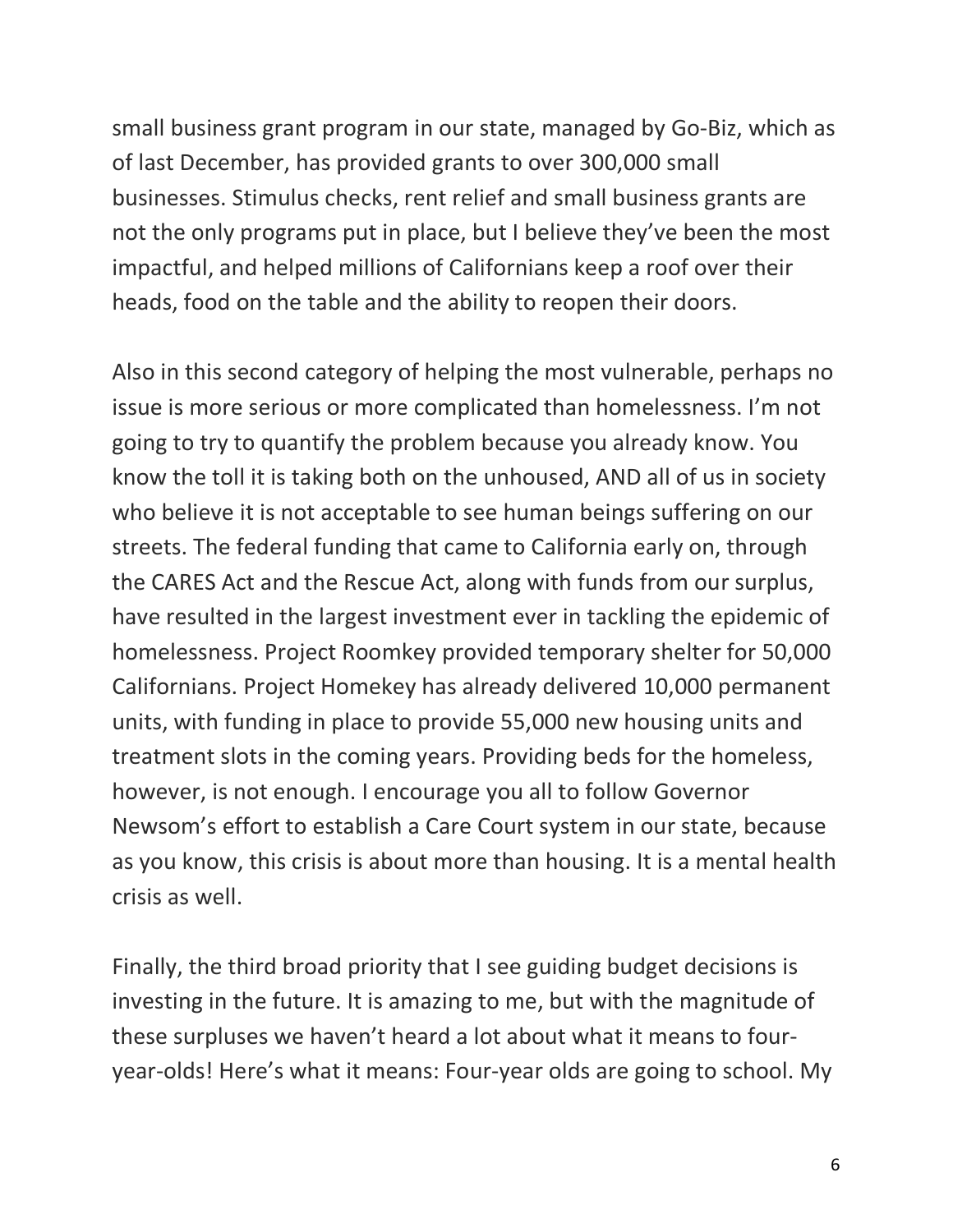kids were in preschool at age four and I bet most of yours were too. But the power of the California economy is now enough to expand our K-12 public education to include public preschool for all four year-olds by 2025. As a mom, I just want to swing from the chandelier! Access to affordable childcare is a critical element to unleashing the power of any economy. And as any parent or expert in child development knows, the earlier you start a child's education, the more likely that child will go on to succeed in life.

When it comes to investing in the future of our state, there is far more being done with our budget surplus I can detail for you this morning. From investing in our public colleges and universities, to shoring up our network of transportation infrastructure, broadband infrastructure, water infrastructure. \$37 billion in infrastructure in this year's budget alone.

But I do want to emphasize one more clear priority, and that is addressing climate change and investing in a carbon-free energy future. Between last year's budget and this year's budget proposal, California is set to invest over \$47 billion. From the transformation of the Salton Sea into a Lithium Valley, we will do our part to help on-shore large-scale battery development. From the expansion of off-shore wind capabilities, networks of electric car charging stations and hydrogenpowered equipment at our ports, the future of carbon free energy is already happening here. And again, our business community is leading the way, and we are supporting your innovation with tax-credit programs to support your investments in research and development.